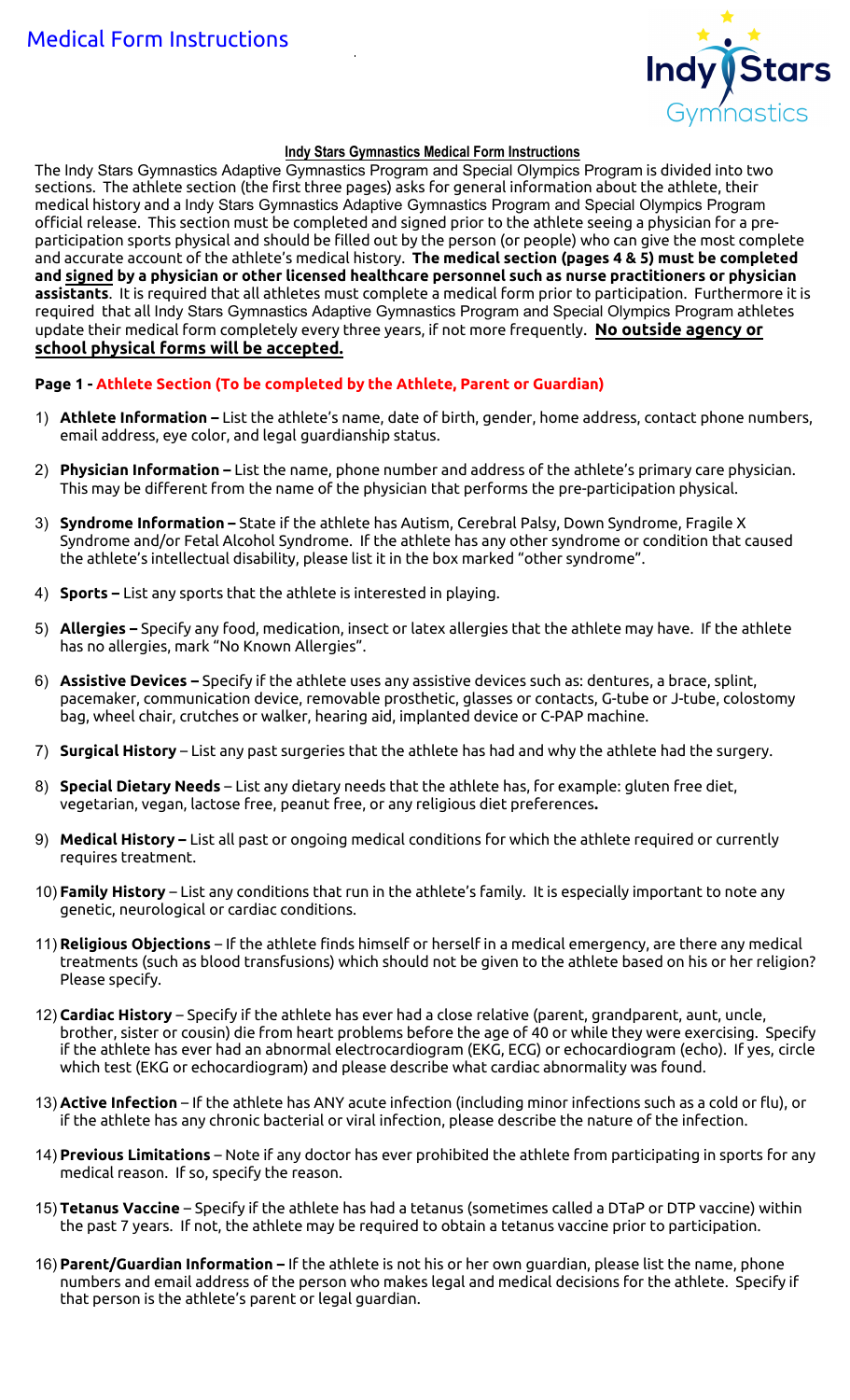#### **Page 2 - Athlete Section (To be completed by the Athlete, Parent or Guardian)**



- 18) **Specific Medical Conditions**  Check any or all medical conditions that the athlete currently has or has had in the past.
- 19) **Possible Neurological Symptoms** Specify if the athlete has incontinence or any numbness, weakness, pain or discomfort, head tilt, spasticity or paralysis of any part of the body. If any of these symptoms are present, it is important to state whether any of these symptoms are new or have gotten worse within the past 3 years.
- 20) **Broken Bone or Dislocated Joints –** List any that the athlete has had in his or her life.
- 21) **Seizures –** Specify if the athlete has a seizure disorder and, if so, what kind of seizures (if known) and whether the athlete has had one or more seizures within the past year.
- 22) **Mental Health –** Note if the athlete has had any self-injurious or aggressive behaviors (such as hitting others) within the past year. Also note if the athlete has depression or anxiety. List any other mental health concerns such as AD/HD, schizophrenia, bipolar, psychosis, etc., that the athlete has currently or has had in the past.
- 23) **Medications –** List all of the athlete's current medications including: prescription drugs, over the counter medications, vitamins, herbal supplements, inhalers, birth control pills (or shots) or hormone therapy.
- 24) **Self-Administration** Specify if the athlete is able to administer his or her medications reliably and consistently, without assistance or reminders.
- 25) **Menstrual History**  If the athlete is female, specify the date of the athlete's last menstrual period. If the exact date is unknown specify approximately how long it has been since the athlete had her period.
- 26) **Signatures and Date**  *Sign in the highlighted yellow area.* If the athlete has a legal guardian (often a parent), then the legal guardian or parent must sign and date the medical form. If the athlete is his or her own legal guardian, then he or she must sign and date the medical form. Both signatures are encouraged though not required, as long as the legally responsible party has signed.

#### **Page 3 - Athlete Sections (To be completed by the Athlete, Parent or Guardian)**

27) **Athlete Release Form –** Page 3 (to be completed and signed by adult athlete 18 years of age or older or parent/guardian of minor athlete) consists of Indy Stars Gymnastics Adaptive Gymnastics Program and Special Olympics Program Official Release to participate in Special Olympics, permission to use athletes likeness, name, voice and words in any type of media, permission to participate in Healthy Athletes, and permission to treat in case of an emergency. *Sign in the highlighted yellow area.*

#### **Page 4 - Medical Section (To be Completed by Physician or Other Licensed Provider)**

- 28) **Height –** Measured in inches.
- 29) **Weight –** Measured in pounds.
- 30) **Temperature –** Measured in Fahrenheit. Increased temperature may indicate an acute infection that may place the athlete at risk during sports participation.
- 31) **Pulse –** Measured in beats per minute. Extraordinarily high or low pulse rates may be associated with medical issues that may place the athlete at additional risk during sports participation.
- 32) **O2 Sat. –** Blood oxygen saturation percent, as measured by a pulse oximeter at room air. Decreased blood oxygenation may be an indication of significant cardiac or pulmonary abnormalities that may place the athlete at risk during sports participation.
- 33) **Blood Pressure –** Measured in mmHg. First, measure blood pressure in the right arm of a calm and rested athlete. If the blood pressure is hypertensive (greater than 140/90) then measure the blood pressure in the left arm to confirm. If the blood pressure in the right arm is normal, measuring the blood pressure in the left arm is not necessary. A difference between right and left blood pressures of more than 20 mmHg may indicate an aortic anomaly that may place the athlete at risk during sports participation. Significant hypertension (stage II hypertension in children or adults) may place the athlete at additional risk during sports participation.
- 34) **Vision –** Test the athlete's ability to read the 20/40 line only on a distance vision chart (Lea chart is preferred) with each eye covered separately. If the athlete's vision cannot be determined for a specific eye, mark "N/A".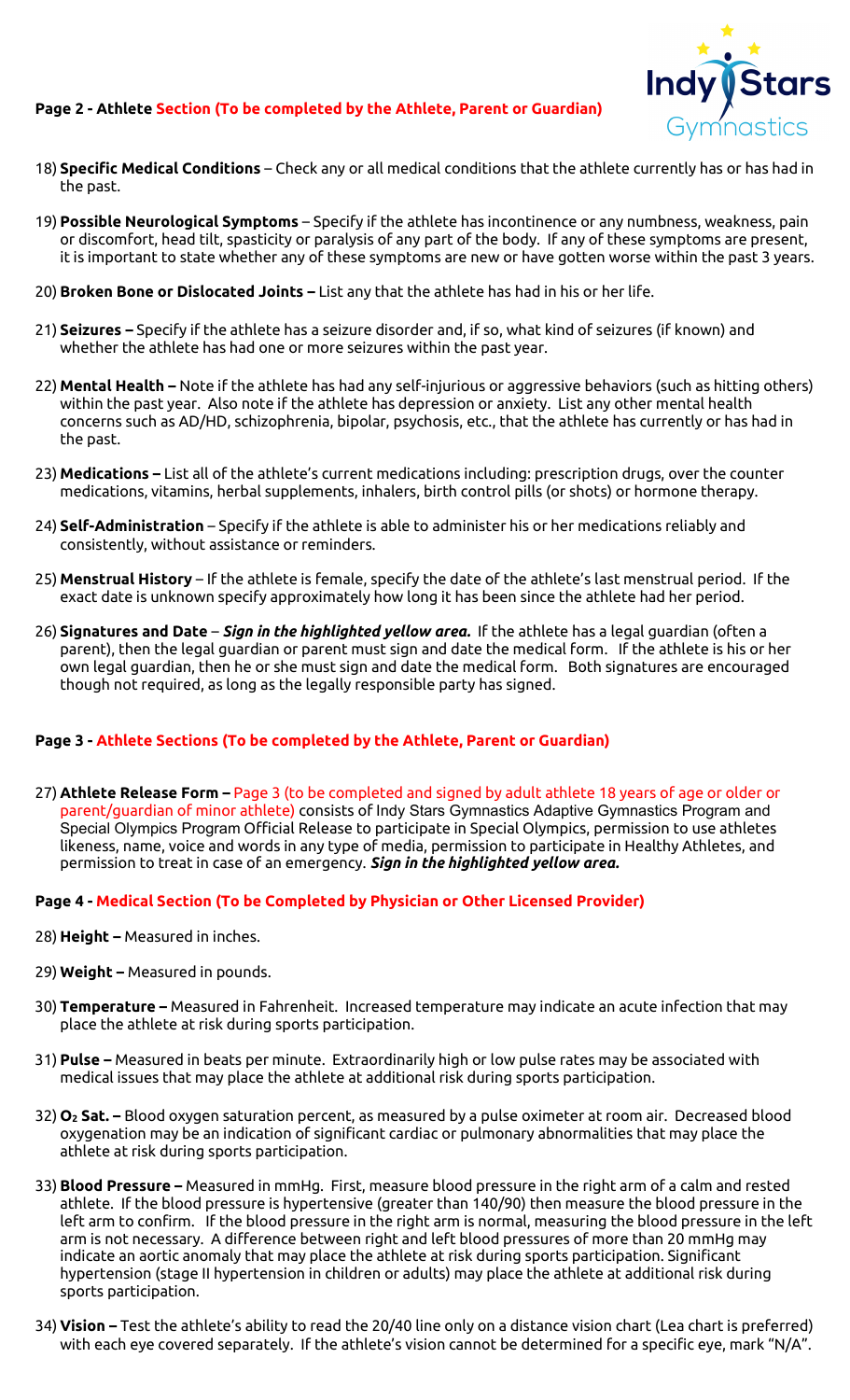- 35) **Physical Exam**  The physical exam performed on the athlete should be thorough. The examiner should pay close attention to any signs or symptoms of cardiopulmonary or neurological conditions – especially new or changing neurological conditions. Documentation of the physical exam is absolutely necessary. Additional physical findings not described on the form may be noted in a subsequent section below. Note that in the MedFest environment, genitourinary, breast and rectal examinations are not performed, however these portions of the physical exam may be performed in an "individual exam" according to the preference of the examiner. *Examiner's Tip: The first column of responses to the different parameters of the physical exam represent what would traditionally be called the "within normal limits" response. Drawing a straight line down this column on both sides signifies that the physical exam was completely normal and unremarkable.*
- 36) **Spinal Cord Compression or Atlantoaxial Instability –** The medical history form asks a series of questions about possible neurological symptoms that could be associated spinal cord compression and/or atlantoaxial instability. The physical exam form asks the examiner to assess for signs of possible spinal cord compression and/or atlantoaxial instability. The presence of any signs or symptoms should be taken seriously, as the presence of spinal cord compression and/or atlantoaxial instability is associated with significant risk of spinal cord injury in the sports environment. Athletes who describe incontinence or any numbness, weakness, pain or discomfort, head tilt, spasticity or paralysis of any part of the body, especially if any of those symptoms are new or have worsened within the past 3 years may need additional neurological evaluation before they can be cleared to participate in any Special Olympics sports. Likewise, abnormal reflexes, gait, spasticity, tremors, changes in mobility, strength or sensitivity may also suggest that an athlete needs additional neurological evaluation. It should be noted that not all neurological signs and symptoms (such as those that are stable and long-standing) will require further neurological evaluation.

In this section, the examiner must specify if there are any signs or symptoms that could be associated with spinal cord compression and/or atlantoaxial instability. If so, the athlete may not be cleared for sports participation until they have been seen by a neurologist, neurosurgeon or other physician qualified to determine, definitively, if participation in sports activity, in the presence of the noted neurological signs and symptoms, will be safe for the athlete.

37) **Recommendations** – Specify if the athlete is able (medically safe) to participate in Indy Stars Gymnastics Adaptive Gymnastics Program and Special Olympics Programor not.

Generally, clearance for sports is an all-or-none phenomenon. However, in some cases the physician may opt to clear the athlete for some sports or for all sports with some limitations. For example, an athlete who has had seizures within the past year may be cleared with the recommendation to not participate in certain higher risk sports for people with seizures, such as swimming, sailing, bicycling, downhill skiing, or equestrian events. Athletes with acute infections may be cleared to participate once the infection has been adequately treated.If an athlete is not cleared for sports participation, a reason must be given. The most common reasons for not clearing an athlete for participation are noted (concerning cardiac exam, concerning neurological exam, acute infection, stage II hypertension or higher, oxygen saturations of less than 90%, hepatomegaly or splenomegaly). If the athlete is not cleared for another reason, please describe the reason in the open box provided.

- 38) **Additional Examiner Notes –** The examiner may write any other information the examiner wishes to provide including additional instructions, restrictions, limitations, examinations performed or not performed or other pertinent information.
- 39) **Referrals –** Whether or not the athlete is cleared for sports participation, the examiner may wish to refer the athlete to another medical professional for additional evaluation. The most common specialists to refer to (cardiologist, neurologist, primary care physician, vision specialist, hearing specialist, dentist or dental hygienist, podiatrist, physical therapist or nutritionist) are provided in this section.Other referrals may be handwritten in the "Other" box.
- 40) **Examiner's Signature and Information –** *Sign in the highlighted yellow area.* The physician or other licensed healthcare provider performing the exam and providing medical clearance for the athlete must sign the bottom of page 3. Additionally, they should fill in the date of the exam, print their name, as well as put their email address, phone number and medical license number.

#### **Page 5 - Additional Medical Page (To be completed by Additional Physicians)**

41) **Further Medical Evaluation –** Page 5 consists of four separate further medical evaluation forms. These forms are only to be used if the athlete has been examined first by a physician and, through the course of the sports physical, was denied sports clearance based on the need for further medical evaluation. If only one additional medical examination is needed for clearance, only one quadrant of page 4 must be completed by the physician who is doing the additional medical evaluation. To complete this form (and thus to complete the medical clearance process), the additional physician must print his or her name and medical specialty, state the purpose for the referral and state whether or not the athlete may participate in sports after the assessment of the athlete. Additional notes, restrictions, qualifying comments or referrals may be entered in the space for "additional examiner notes". Finally, the additional examining physician should list his or her email address, phone number, license number as well as sign and date the referral form.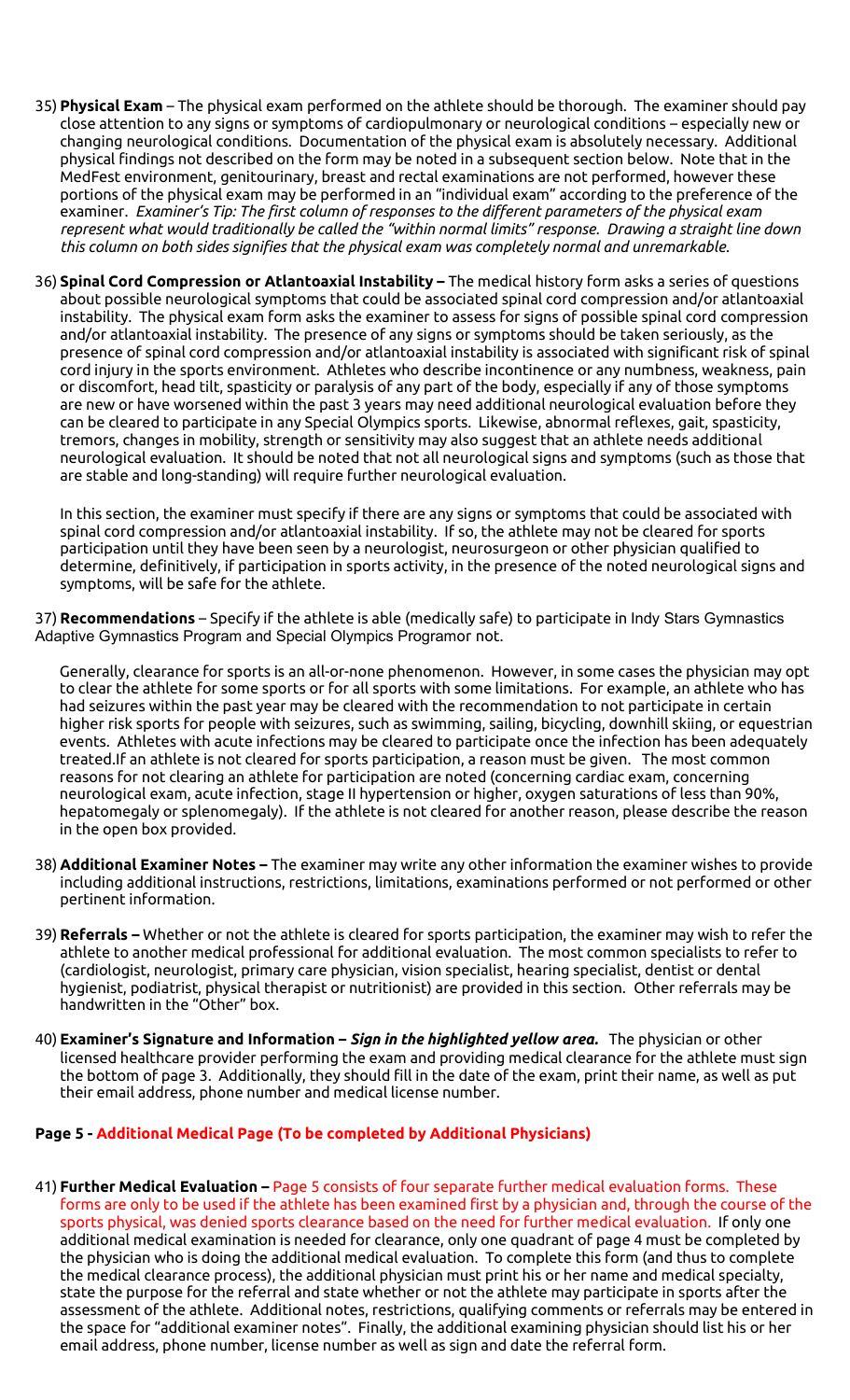

# **Athlete Medical-Release Form Guidelines**

Anyone participating in a Indy Stars Gymnastics Adaptive Gymnastics Program and Special Olympics Program must have a Medical-Release form on file at the state office before the practice/event. Participants are required to complete a Medical-Release form every three (3) years.

**Please fill out the form completely!** It is extremely important that you provide the most comprehensive information possible so Indy Stars Gymnastics can provide the greatest assistance and care to each athlete and make sure that each Special Olympics event is enjoyable and safe.

#### **ELIGIBILITY STATEMENT**

- To be able to participate in Indy Stars Gymnastics Adaptive Gymnastics Program the participant must be 5-7 years old and for the Special Olympics Program the participant must be 8 years or older and:
- have a cognitive delay (learn slower than their peers) as determined by standardized measures; or
- have significant learning or vocational problems\*\* due to cognitive delays which require or have required specially-designed instruction\*\*\*.

\*\*Significant learning or vocational problems refer to those learning problems resulting from cognitive delays (intellectual impairment). These do not include physical disability, emotional or behavioral difficulties or specific disabilities such as dyslexia or speech or language impairment.

\*\*\*Specially-designed instruction refers to time when a person is receiving supportive education or remedial instruction directed at the cognitive delay. In the case of adults, specially-designed instruction is usually replaced with specially-designed programs in the workplace, or in the support work place, or in supported work or at home.

#### **To be eligible for participation in Special Olympics, a competitor must agree to observe and abide by the Official Special Olympics Sports Rules.**

## **Age Requirements**

There is no maximum age limitation for participation in Special Olympics. The minimum age requirement for participation in Indy Stars Special Olympics Gymnastics Program is 8 years of age. For children with intellectual disabilities ages 2 through 7, we offer the adaptive gymnastics class which strengthens physical development and self-esteem byilding skills for future sports participation and socialization.

#### **Degree of Disability**

Participation in Special Olympics training and competition is open to all persons with intellectual disabilities who meet the age requirements, regardless of the level or degree of that person's disability, and whether or not that person also has other mental or physical disabilities, so long as that person registers to participate in Special Olympics as required by the general rules.



#### **Who should the Athlete Medical-Release Form go to***?*

- 1. **Original should be** given to the staff at Indy Stars Gymnastics
- 2. **Make copies for adult athlete/parent/guardian and a copy for coaches.**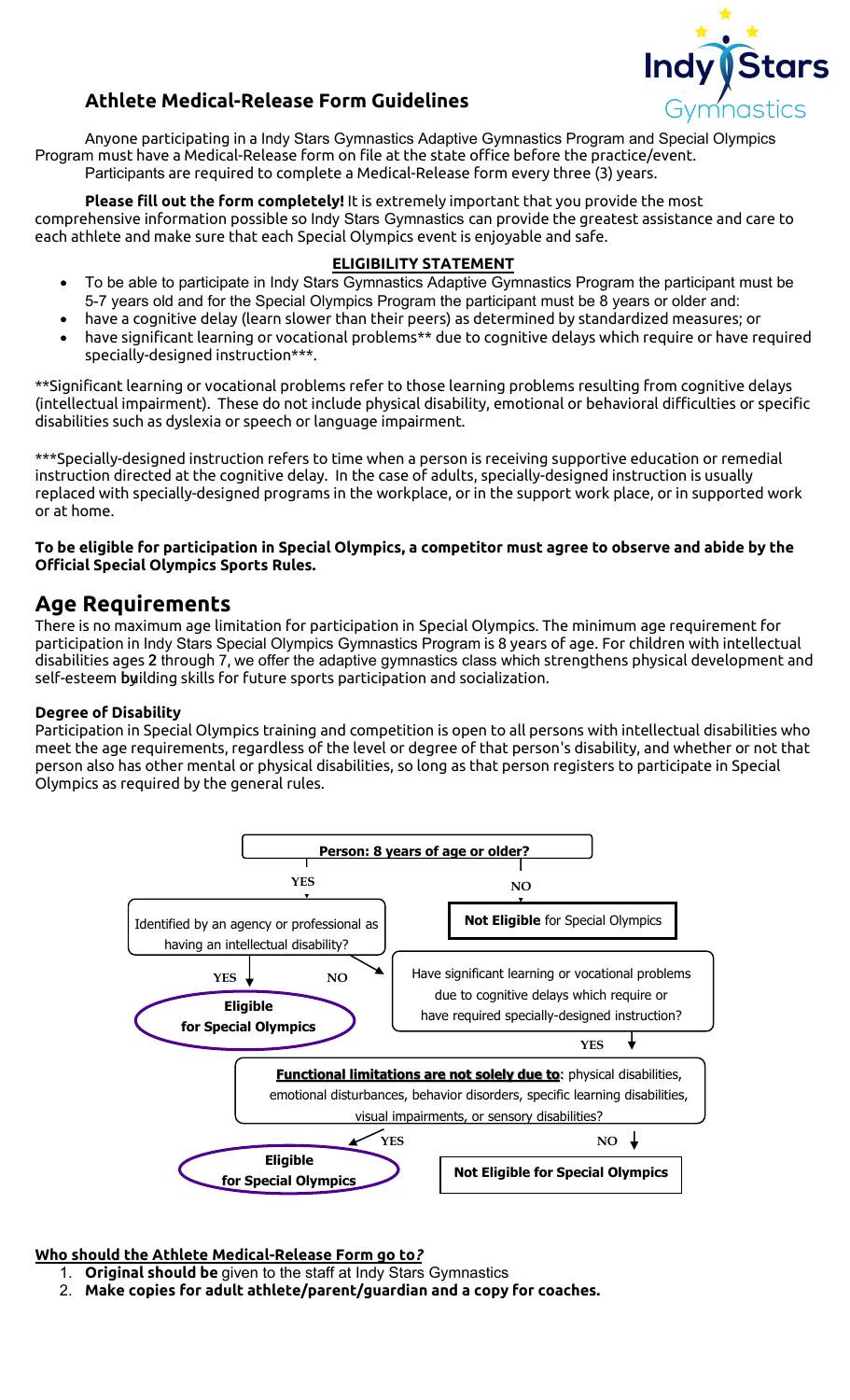

#### **ATHLETE INFORMATION**

| First<br>Name:                                                                                                |      |  |                                                                                                                                                                                                                                                                                                     |                           | Middle<br>Name: |                   |                           | Last<br>Name:                                      |                                                                                                                                   |                            |  |                                                          |  |                                                                                                |
|---------------------------------------------------------------------------------------------------------------|------|--|-----------------------------------------------------------------------------------------------------------------------------------------------------------------------------------------------------------------------------------------------------------------------------------------------------|---------------------------|-----------------|-------------------|---------------------------|----------------------------------------------------|-----------------------------------------------------------------------------------------------------------------------------------|----------------------------|--|----------------------------------------------------------|--|------------------------------------------------------------------------------------------------|
| Date Birth (mm/dd//yyyy):                                                                                     |      |  |                                                                                                                                                                                                                                                                                                     |                           |                 | Female: $\square$ | Male: $\square$           | Insurance:                                         |                                                                                                                                   |                            |  |                                                          |  |                                                                                                |
| Address:                                                                                                      |      |  |                                                                                                                                                                                                                                                                                                     |                           |                 |                   |                           | Physician Name:                                    |                                                                                                                                   | Athlete's Primary Care     |  |                                                          |  |                                                                                                |
|                                                                                                               | City |  |                                                                                                                                                                                                                                                                                                     | State                     |                 |                   | Zip                       | Physician Phone:                                   |                                                                                                                                   | Athlete's Primary Care     |  |                                                          |  |                                                                                                |
| Phone:                                                                                                        |      |  |                                                                                                                                                                                                                                                                                                     | Cell:                     |                 |                   |                           | Physician Address:                                 |                                                                                                                                   | Athlete's Primary Care     |  |                                                          |  |                                                                                                |
| E-mail:                                                                                                       |      |  |                                                                                                                                                                                                                                                                                                     |                           | Eye             | color:            |                           | City/State/Zip:                                    |                                                                                                                                   |                            |  |                                                          |  |                                                                                                |
|                                                                                                               |      |  | Does the athlete have (check any that apply):                                                                                                                                                                                                                                                       |                           |                 |                   |                           |                                                    |                                                                                                                                   |                            |  | List any sports the athlete wishes to play:              |  |                                                                                                |
| $\square$ Autism<br>$\Box$ Cerebral Palsy<br>$\Box$ Other syndrome, please specify:                           |      |  | $\Box$ Down syndrome<br>$\Box$ Fetal Alcohol Syndrome                                                                                                                                                                                                                                               |                           |                 |                   | $\Box$ Fragile X Syndrome |                                                    |                                                                                                                                   |                            |  |                                                          |  |                                                                                                |
|                                                                                                               |      |  | Is the athlete allergic to any of the following (please list):                                                                                                                                                                                                                                      |                           |                 |                   |                           |                                                    |                                                                                                                                   |                            |  | Does the athlete use (check any that apply):             |  |                                                                                                |
| $\square$ Food:                                                                                               |      |  |                                                                                                                                                                                                                                                                                                     |                           |                 |                   |                           | $\square$ Brace                                    | $\Box$ Communication Device<br>$\Box$ Dentures<br>$\Box$ Wheel Chair<br>$\Box$ Removable Prosthetics<br>$\Box$ Crutches or Walker |                            |  |                                                          |  |                                                                                                |
| $\square$ Medications:                                                                                        |      |  |                                                                                                                                                                                                                                                                                                     |                           |                 |                   |                           | $\square$ Splint                                   |                                                                                                                                   |                            |  | $\Box$ Glasses or Contacts                               |  | $\Box$ Hearing Aid                                                                             |
|                                                                                                               |      |  |                                                                                                                                                                                                                                                                                                     |                           |                 |                   |                           | $\square$ Pacemaker<br>$\square$ Inhaler           |                                                                                                                                   |                            |  | $\Box$ G-Tube or J-Tube                                  |  | $\Box$ Implanted Device<br>$\Box$ C-PAP Machine                                                |
| $\Box$ Colostomy<br>$\Box$ Insect Bites or Stings:                                                            |      |  |                                                                                                                                                                                                                                                                                                     |                           |                 |                   |                           |                                                    |                                                                                                                                   |                            |  |                                                          |  |                                                                                                |
| $\Box$ Latex                                                                                                  |      |  |                                                                                                                                                                                                                                                                                                     | $\Box$ No Known Allergies |                 |                   |                           |                                                    |                                                                                                                                   |                            |  |                                                          |  |                                                                                                |
| List all past surgeries and dates:<br>List any special dietary needs:                                         |      |  |                                                                                                                                                                                                                                                                                                     |                           |                 |                   |                           |                                                    |                                                                                                                                   |                            |  |                                                          |  |                                                                                                |
|                                                                                                               |      |  |                                                                                                                                                                                                                                                                                                     |                           |                 |                   |                           |                                                    |                                                                                                                                   |                            |  |                                                          |  |                                                                                                |
|                                                                                                               |      |  |                                                                                                                                                                                                                                                                                                     |                           |                 |                   |                           |                                                    |                                                                                                                                   |                            |  |                                                          |  |                                                                                                |
| List all ongoing or past medical conditions:<br>List all medical conditions that run in the athlete's family: |      |  |                                                                                                                                                                                                                                                                                                     |                           |                 |                   |                           |                                                    |                                                                                                                                   |                            |  |                                                          |  |                                                                                                |
|                                                                                                               |      |  |                                                                                                                                                                                                                                                                                                     |                           |                 |                   |                           |                                                    |                                                                                                                                   |                            |  |                                                          |  |                                                                                                |
|                                                                                                               |      |  | Does the athlete have any religious objections to medical treatment? $\Box$ No<br>Has any relative died of a heart problem before age 40?<br>Has any family member or relative died while exercising?<br>Has the athlete ever had an abnormal Electrocardiogram (EKG)?<br>or Echocardiogram (Echo)? |                           |                 |                   |                           | $\Box$ Yes<br>$\Box$ No<br>$\Box$ Yes<br>$\Box$ No |                                                                                                                                   | $\Box$ Yes If yes, explain |  |                                                          |  | Does the athlete currently have any chronic or acute infection?                                |
| $\Box$ No                                                                                                     |      |  | $\Box$ Yes If yes, please circle EKG or Echocardiogram and describe below:                                                                                                                                                                                                                          |                           |                 |                   |                           |                                                    |                                                                                                                                   |                            |  |                                                          |  | $\Box$ No $\Box$ Yes If yes, please describe below:                                            |
|                                                                                                               |      |  |                                                                                                                                                                                                                                                                                                     |                           |                 |                   |                           |                                                    |                                                                                                                                   |                            |  |                                                          |  |                                                                                                |
|                                                                                                               |      |  | Has a doctor ever limited the athlete's participation in sports? $\Box$ No $\Box$ Yes                                                                                                                                                                                                               |                           |                 |                   |                           |                                                    |                                                                                                                                   | If yes, please describe:   |  |                                                          |  |                                                                                                |
|                                                                                                               |      |  |                                                                                                                                                                                                                                                                                                     |                           |                 |                   |                           |                                                    |                                                                                                                                   |                            |  |                                                          |  |                                                                                                |
|                                                                                                               |      |  | Has the athlete had a Tetanus vaccine within the past 7 years? $\Box$ No $\Box$ Yes                                                                                                                                                                                                                 |                           |                 |                   |                           |                                                    |                                                                                                                                   |                            |  | Is athlete his or her own guardian? $\Box$ No $\Box$ Yes |  | □ PARENT OR □ GUARDIAN INFORMATION & □ EMERGENCY CONTACT INFORMATION (SAME AS PARENT/GUARDIAN) |
| First:                                                                                                        |      |  |                                                                                                                                                                                                                                                                                                     |                           | Middle:         |                   |                           | Last:                                              |                                                                                                                                   |                            |  |                                                          |  |                                                                                                |
| Cell:                                                                                                         |      |  |                                                                                                                                                                                                                                                                                                     |                           |                 |                   |                           | Phone:                                             |                                                                                                                                   |                            |  |                                                          |  |                                                                                                |
|                                                                                                               |      |  |                                                                                                                                                                                                                                                                                                     |                           |                 |                   | $\square$ Home            | $\square$ Work                                     |                                                                                                                                   |                            |  |                                                          |  |                                                                                                |
| E-mail:                                                                                                       |      |  |                                                                                                                                                                                                                                                                                                     |                           |                 |                   |                           |                                                    |                                                                                                                                   |                            |  | Emergency Contact: Name & Number or □ Same as above      |  |                                                                                                |
|                                                                                                               |      |  |                                                                                                                                                                                                                                                                                                     |                           |                 |                   |                           |                                                    |                                                                                                                                   |                            |  |                                                          |  |                                                                                                |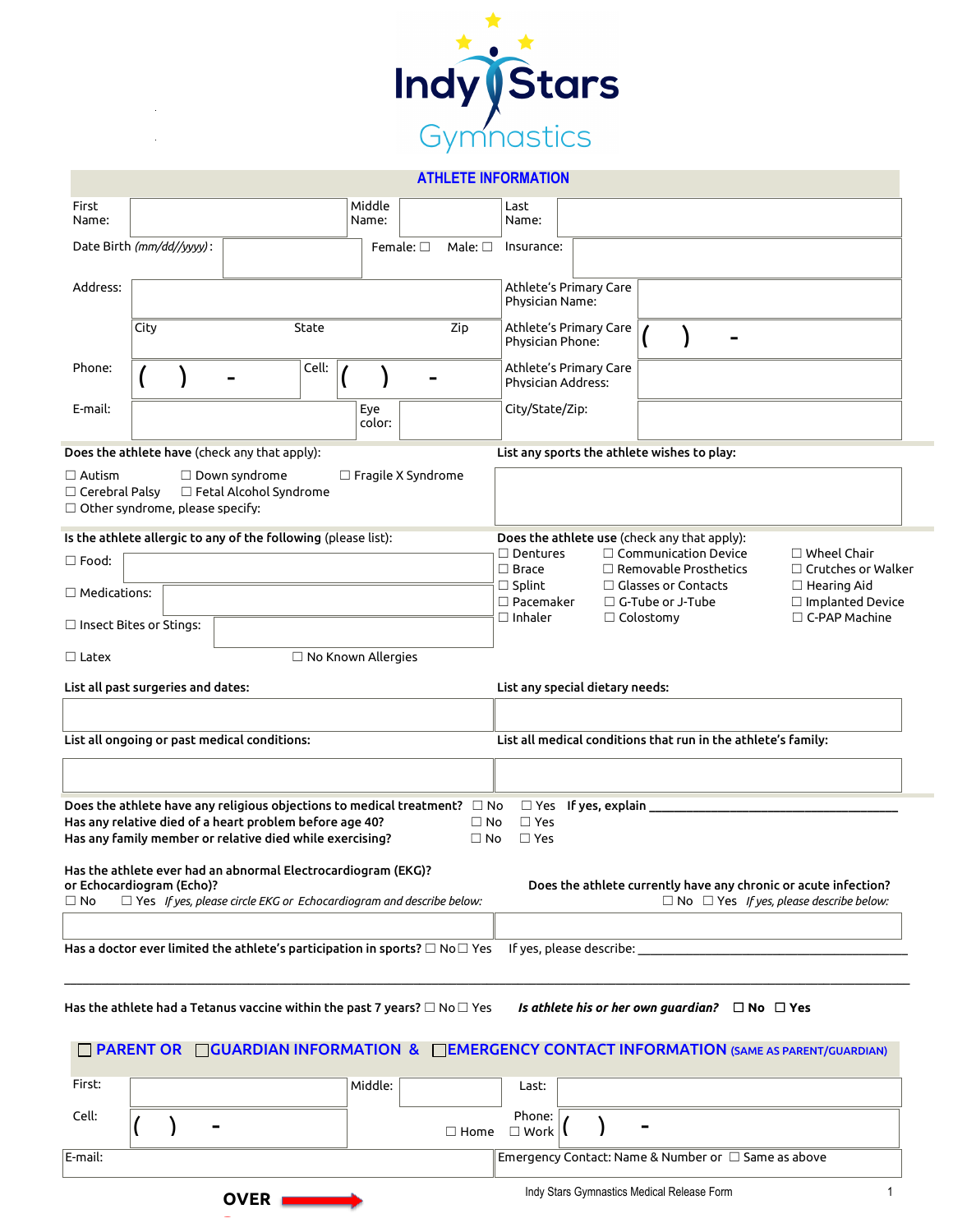# **THIS PAGE TO BE COMPLETED BY PARENT/GUARDIAN OF MINOR ATHLETE**

PLEASE INDICATE IF THE ATHLETE HAS EVER HAD ANY OF THE FOLLOWING CONDITIONS

| Loss of Consciousness                                                                                       | ∩ No                       | $\square$ Yes | High Blood Pressure                    |               | $\Box$ No                                              | $\square$ Yes        | Stroke/TIA                                                  |              | $\Box$ No $\Box$ Yes |
|-------------------------------------------------------------------------------------------------------------|----------------------------|---------------|----------------------------------------|---------------|--------------------------------------------------------|----------------------|-------------------------------------------------------------|--------------|----------------------|
| Dizziness during or after exercise<br>$\square$ Yes<br>$\square$ No                                         |                            |               | High Cholesterol                       |               | $\Box$ No                                              | $\Box$ Yes           | Concussions                                                 | $\Box$ No    | $\square$ Yes        |
| Headache during or after exercise<br>$\Box$ No $\Box$ Yes                                                   |                            |               | Vision Impairment                      |               | $\Box$ No                                              | $\Box$ Yes           | Asthma                                                      |              | $\Box$ No $\Box$ Yes |
| Chest pain during or after exercise<br>$\Box$ No<br>$\square$ Yes                                           |                            |               | Hearing Impairment                     |               | $\Box$ No                                              | $\Box$ Yes           | <b>Diabetes</b>                                             | $\Box$ No    | $\Box$ Yes           |
| Shortness of breath during or after exercise                                                                | $\square$ No               | $\square$ Yes | Enlarged Spleen                        |               | $\Box$ No                                              | $\Box$ Yes           | Hepatitis                                                   | $\Box$ No    | $\Box$ Yes           |
| Irregular, racing or skipped heart beats                                                                    | $\Box$ No $\Box$ Yes       |               |                                        | Single Kidney | $\Box$ No                                              | $\square$ Yes        | <b>Urinary Discomfort</b>                                   | $\Box$ No    | $\square$ Yes        |
| Congenital Heart Defect                                                                                     | $\Box$ Yes<br>$\square$ No |               |                                        | Osteoporosis  | $\Box$ No                                              | $\Box$ Yes           | Spina Bifida                                                | $\square$ No | $\Box$ Yes           |
| <b>Heart Attack</b>                                                                                         | $\square$ No               | $\square$ Yes | Osteopenia                             |               | $\Box$ No                                              | $\Box$ Yes           | Arthritis                                                   | $\Box$ No    | $\Box$ Yes           |
| Cardiomyopathy                                                                                              | $\Box$ No                  | $\Box$ Yes    | Sickle Cell Disease                    |               | $\Box$ No                                              | $\Box$ Yes           | <b>Heat Illness</b>                                         | $\Box$ No    | $\Box$ Yes           |
| <b>Heart Valve Disease</b>                                                                                  | $\Box$ No                  | $\Box$ Yes    | Sickle Cell Trait                      |               | $\Box$ No                                              | $\Box$ Yes           | Broken Bones                                                |              | $\Box$ No $\Box$ Yes |
| <b>Heart Murmur</b>                                                                                         | $\Box$ No                  | $\square$ Yes | Easy Bleeding                          |               | $\Box$ No                                              | $\Box$ Yes           |                                                             |              |                      |
| Endocarditis                                                                                                |                            |               | $\Box$ No $\Box$ Yes Dislocated Joints |               |                                                        | $\Box$ No $\Box$ Yes |                                                             |              |                      |
| Any difficulty controlling bowels or bladder                                                                |                            |               | $\Box$ No                              | $\Box$ Yes    |                                                        |                      | Please describe any past broken bones or dislocated joints: |              |                      |
| If yes, is this new or worse in the past 3 years?                                                           | $\Box$ No                  | $\square$ Yes |                                        |               |                                                        |                      |                                                             |              |                      |
| Numbness or tingling in legs, arms, hands or feet                                                           | $\Box$ No                  | $\square$ Yes |                                        |               |                                                        |                      |                                                             |              |                      |
| If yes, is this new or worse in the past 3 years?                                                           | $\Box$ No                  | $\square$ Yes |                                        |               |                                                        |                      |                                                             |              |                      |
| Weakness in legs, arms, hands or feet                                                                       | $\Box$ No                  | $\Box$ Yes    |                                        |               | Epilepsy or any type of seizure disorder               | $\Box$ No            | $\Box$ Yes                                                  |              |                      |
| If yes, is this new or worse in the past 3 years?                                                           | $\Box$ No                  | $\square$ Yes | If yes, list seizure type:             |               |                                                        |                      |                                                             |              |                      |
| Burner, stinger, pinched nerve or pain in the neck, back,<br>shoulders, arms, hands, buttocks, legs or feet |                            |               | $\Box$ No                              | $\square$ Yes | Seizure during the past year?                          |                      |                                                             | $\Box$ No    | $\Box$ Yes           |
| If yes, is this new or worse in the past 3 years?                                                           |                            |               | $\Box$ No                              | $\square$ Yes |                                                        |                      | Self-injurious behavior during the past year                | $\Box$ No    | $\Box$ Yes           |
| <b>Head Tilt</b>                                                                                            |                            |               | $\Box$ No                              | $\Box$ Yes    | Aggressive behavior during the past year               |                      | $\Box$ No                                                   | $\Box$ Yes   |                      |
| If yes, is this new or worse in the past 3 years?                                                           |                            |               | $\Box$ No                              | $\square$ Yes | Depression (diagnosed)                                 |                      | $\Box$ No                                                   | $\Box$ Yes   |                      |
| Spasticity                                                                                                  | $\Box$ No                  | $\square$ Yes | Anxiety (diagnosed)                    |               |                                                        | $\Box$ No            | $\Box$ Yes                                                  |              |                      |
| If yes, is this new or worse in the past 3 years?                                                           | $\Box$ No                  | $\square$ Yes |                                        |               | Please describe any additional mental health concerns: |                      |                                                             |              |                      |
| <b>Paralysis</b>                                                                                            | $\Box$ No                  | $\square$ Yes |                                        |               |                                                        |                      |                                                             |              |                      |
| If yes, is this new or worse in the past 3 years?                                                           |                            |               | $\Box$ No                              | $\square$ Yes |                                                        |                      |                                                             |              |                      |
|                                                                                                             |                            |               |                                        |               |                                                        |                      |                                                             |              |                      |

|  |         | PLEASE LIST ANY MEDICATION, VITAMINS OR DIETARY SUPPLEMENTS BELOW (includes inhalers, birth control or hormone therapy)                          |     |  |         |
|--|---------|--------------------------------------------------------------------------------------------------------------------------------------------------|-----|--|---------|
|  |         | Medication, Vitamin or Supplement Dosage Times Medication, Vitamin or Supplement Dosage Times per Medication, Vitamin or Supplement Dosage Times |     |  |         |
|  | per Day |                                                                                                                                                  | Day |  | per Day |
|  |         |                                                                                                                                                  |     |  |         |
|  |         |                                                                                                                                                  |     |  |         |
|  |         |                                                                                                                                                  |     |  |         |
|  |         |                                                                                                                                                  |     |  |         |
|  |         |                                                                                                                                                  |     |  |         |
|  |         |                                                                                                                                                  |     |  |         |
|  |         |                                                                                                                                                  |     |  |         |
|  |         |                                                                                                                                                  |     |  |         |
|  |         |                                                                                                                                                  |     |  |         |
|  |         |                                                                                                                                                  |     |  |         |
|  |         |                                                                                                                                                  |     |  |         |
|  |         |                                                                                                                                                  |     |  |         |
|  |         |                                                                                                                                                  |     |  |         |
|  |         |                                                                                                                                                  |     |  |         |

Is the athlete able to administer his or her own medications?  $\Box$  No  $\Box$  Yes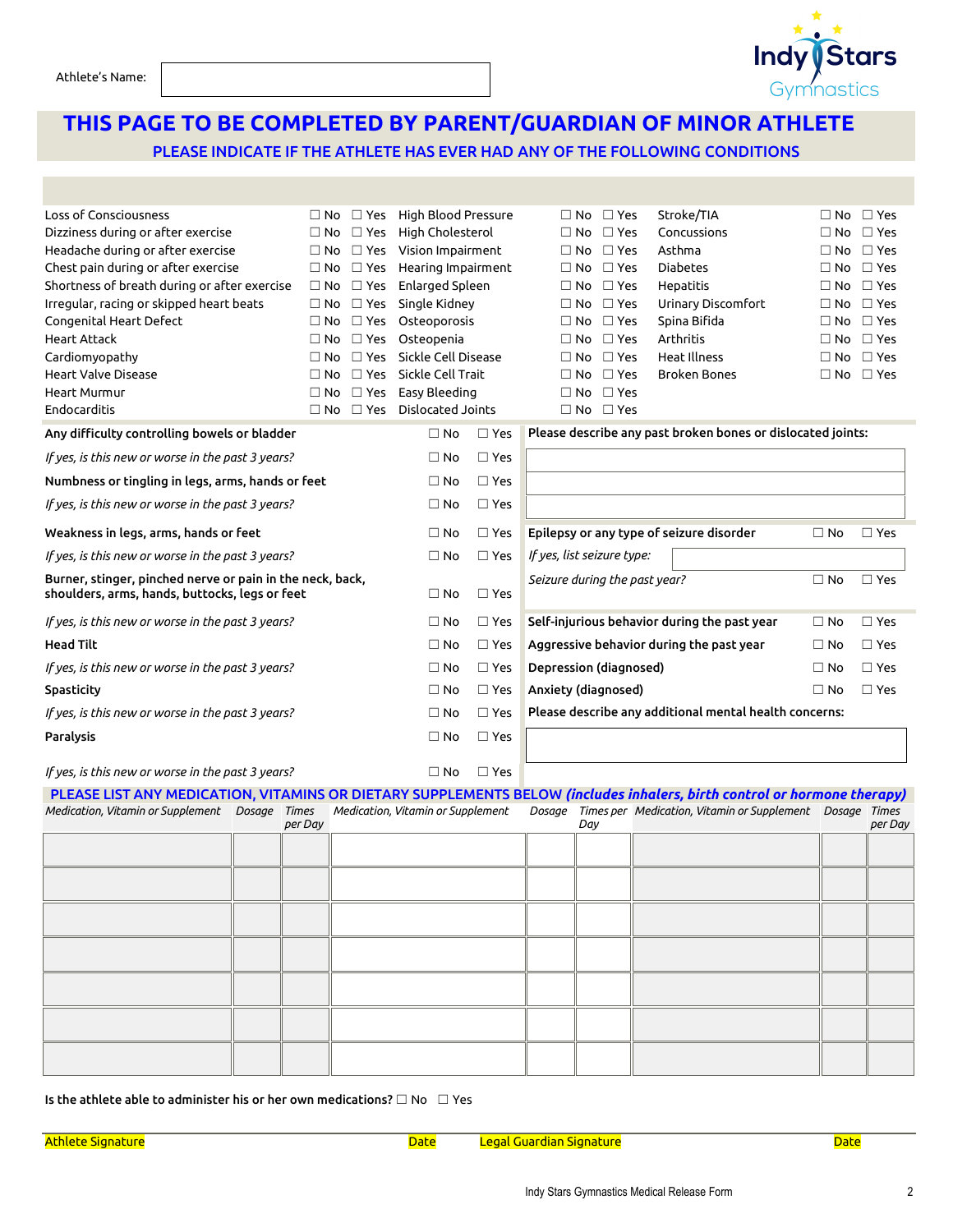

#### **INDY STARS GYMNASTICS OFFICIAL MEDICAL RELEASE**

#### **TO BE COMPLETED BY PARENT/GUARDIAN OF MINOR ATHLETE**

I am the parent/guardian or at least 18 years old and my own guardian and have submitted the attached application for participation in Indy Stars Gymnastics Adaptive Gymnastics Program and Special Olympics Program. Permission has been given for the listed person to participate in Indy Stars Gymnastics Adaptive Gymnastics Program and Special Olympics Program activities.

I further represent and warrant that to the best of my knowledge and belief, the Athlete is physically and mentally able to participate in Indy Stars Gymnastics Adaptive Gymnastics Program. A licensed medical professional has reviewed the health information set forth in the Athlete's application, and has certified based on an independent medical examination that there is no medical evidence, which would preclude the Athlete's participation. I understand that if the licensed medical professional has detected symptoms that might result from spinal cord compression, including Atlanto-axial Instability, then the Athlete will only be permitted to participate in Special Olympics sports training and competition if the Athlete has a thorough neurological evaluation from a physician who certifies that the Athlete may participate and I have signed a consent acknowledging that I have been informed of the findings of the physician.

In permitting the Athlete to participate, I am specifically granting my permission, forever, to Special Olympics to use the Athlete's likeness, name, voice and words in television, radio, film, newspapers, magazines and other media, and in any form, for the purpose of publicizing, promoting or communicating the purposes and activities of Special Olympics and/or applying for funds to support those purposes and activities.

If a medical emergency should arise during the Athlete's participation in any Indy Stars Gymnastics Adaptive Gymnastics Program and Special Olympics Program activities, at a time when I am not personally present so as to be consulted regarding the athletes' care I hereby authorize Indy Stars Gymnastics, on my behalf, to provide emergency medical treatment including hospitalization, that Indy Star Gymnastics deems advisable in order to protect the athlete's health and well-being. **IF YOU HAVE RELIGIOUS OBJECTIONS TO RECIEVING SUCH MEDICAL TREATMENT, PLEASE CROSS OUT THIS PARAGRAPH AND INITIAL HERE.**

I am the parent (guardian) of the Athlete named in this application or at least 18 years old and my own guardian. I have read and fully understand the provisions of the above release, and have explained these provisions to the Athlete. Through my signature on this release form, I am agreeing to the above provisions on my own behalf and on the behalf of the Athlete named above.

I hereby give my permission for the Athlete named above or myself to participate in Special Olympics games, recreation programs, and physical activity programs.

 $\_$  ,  $\_$  ,  $\_$  ,  $\_$  ,  $\_$  ,  $\_$  ,  $\_$  ,  $\_$  ,  $\_$  ,  $\_$  ,  $\_$  ,  $\_$  ,  $\_$  ,  $\_$  ,  $\_$  ,  $\_$  ,  $\_$  ,  $\_$  ,  $\_$  ,  $\_$  ,  $\_$  ,  $\_$  ,  $\_$  ,  $\_$  ,  $\_$  ,  $\_$  ,  $\_$  ,  $\_$  ,  $\_$  ,  $\_$  ,  $\_$  ,  $\_$  ,  $\_$  ,  $\_$  ,  $\_$  ,  $\_$  ,  $\_$  ,

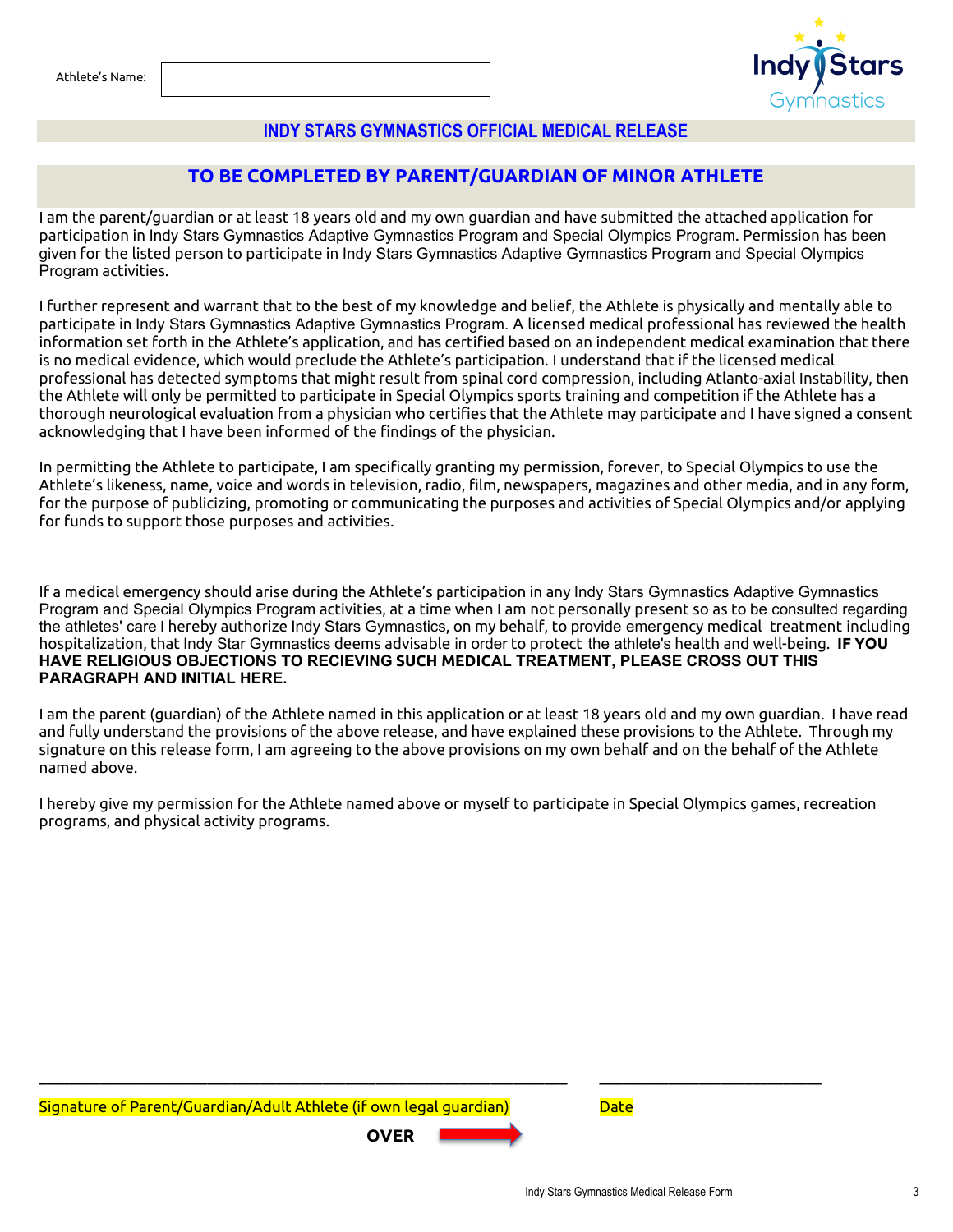**Indy Stars** 

Athlete's Name:

### **THIS PAGE TO BE COMPLETED BY MEDICAL EXAMINER ONLY**

| <b>MEDICAL PHYSICAL INFORMATION</b>                                                                                                               |                |                        |                                                                       |                                                                                         |                                                                                                                                                       |  |  |  |
|---------------------------------------------------------------------------------------------------------------------------------------------------|----------------|------------------------|-----------------------------------------------------------------------|-----------------------------------------------------------------------------------------|-------------------------------------------------------------------------------------------------------------------------------------------------------|--|--|--|
| Height<br>Weight                                                                                                                                  |                | Temperature            | Pulse<br>$O2$ Sat                                                     | <b>Blood Pressure</b>                                                                   | Vision                                                                                                                                                |  |  |  |
| in                                                                                                                                                | lbs            | F                      |                                                                       | <b>BP</b><br><b>BP</b><br>Left<br>Right                                                 | <b>Right Vision</b><br>$\Box$ No $\Box$ Yes $\Box$ N/A<br>20/40 or better<br><b>Left Vision</b><br>$\Box$ No $\Box$ Yes $\Box$ N/A<br>20/40 or better |  |  |  |
| Right Hearing (Finger Rub) $\Box$ Responds $\Box$ No Response $\Box$ Can't Evaluate Bowel Sounds                                                  |                |                        |                                                                       |                                                                                         | $\Box$ No<br>$\Box$ Yes                                                                                                                               |  |  |  |
| Left Hearing (Finger Rub)                                                                                                                         |                |                        | $\Box$ Responds $\Box$ No Response $\Box$ Can't Evaluate Hepatomegaly |                                                                                         | $\Box$ Yes<br>$\Box$ No                                                                                                                               |  |  |  |
| Right Ear Canal                                                                                                                                   | $\Box$ Clear   | $\Box$ Cerumen         | $\Box$ Foreign Body Splenomegaly                                      |                                                                                         | $\Box$ Yes<br>$\square$ No                                                                                                                            |  |  |  |
| Left Ear Canal                                                                                                                                    | $\Box$ Clear   | $\Box$ Cerumen         |                                                                       | $\Box$ Foreign Body Abdominal Tenderness                                                | $\Box$ RUO<br>$\square$ No<br>$\Box$ RLO<br>$\Box$ LUQ $\Box$ LLQ                                                                                     |  |  |  |
| Right Tympanic Membrane $\Box$ Clear                                                                                                              |                | $\Box$ Perforation     |                                                                       | $\Box$ Infection $\Box$ NA Kidney Tenderness                                            | $\square$ No<br>$\Box$ Right $\Box$ Left                                                                                                              |  |  |  |
| Left Tympanic Membrane                                                                                                                            | $\Box$ Clear   | $\Box$ Perforation     |                                                                       | $\Box$ Infection $\Box$ NA Right upper extremity reflex $\Box$ Normal $\Box$ Diminished | $\Box$ Hyperreflexia                                                                                                                                  |  |  |  |
| Oral Hygiene                                                                                                                                      | $\Box$ Good    | $\Box$ Fair            | $\Box$ Poor                                                           | Left upper extremity reflex $\Box$ Normal $\Box$ Diminished                             | $\Box$ Hyperreflexia                                                                                                                                  |  |  |  |
| <b>Thyroid Enlargement</b>                                                                                                                        | $\Box$ No      | $\Box$ Yes             |                                                                       | Right lower extremity reflex $\Box$ Normal $\Box$ Diminished                            | $\Box$ Hyperreflexia                                                                                                                                  |  |  |  |
| Lymph Node Enlargement                                                                                                                            | $\square$ No   | $\Box$ Yes             |                                                                       | Left lower extremity reflex $\Box$ Normal $\Box$ Diminished                             | $\Box$ Hyperreflexia                                                                                                                                  |  |  |  |
| Heart Murmur (supine)                                                                                                                             | $\square$ No   | $\Box$ 1/6 or 2/6      |                                                                       | $\Box$ 3/6 or greater $\,$ Abnormal Gait $\,$                                           | $\square$ No                                                                                                                                          |  |  |  |
| Heart Murmur (upright)                                                                                                                            | $\square$ No   | $\Box$ 1/6 or 2/6      | $\Box$ 3/6 or greater Spasticity                                      |                                                                                         | $\square$ No<br>$\Box$ Yes, describe ____________________                                                                                             |  |  |  |
| Heart Rhythm                                                                                                                                      | $\Box$ Regular | $\Box$ Irregular       |                                                                       | Tremor                                                                                  | $\square$ No                                                                                                                                          |  |  |  |
| Lungs                                                                                                                                             | $\Box$ Clear   | $\Box$ Not clear       |                                                                       | Neck & Back Mobility                                                                    | $\Box$ Full<br>$\Box$ Not full, describe ______________                                                                                               |  |  |  |
| Right Leg Edema                                                                                                                                   | $\square$ No   | $\Box$ 2+<br>$\Box$ 1+ | $\Box$ 3+ $\Box$ 4+                                                   | Upper Extremity Mobility                                                                | $\Box$ Not full, describe $\Box$<br>$\Box$ Full                                                                                                       |  |  |  |
| Left Leg Edema                                                                                                                                    | $\Box$ No      | $\Box$ 1+<br>$\Box$ 2+ | $\Box$ 3+ $\Box$ 4+                                                   | Lower Extremity Mobility                                                                | $\Box$ Not full, describe ______________<br>$\Box$ Full                                                                                               |  |  |  |
| Radial Pulse Symmetry                                                                                                                             | $\Box$ Yes     | $\Box$ R>L             | $\Box L > R$                                                          | Upper Extremity Strength                                                                | $\Box$ Not full, describe ______________<br>$\Box$ Full                                                                                               |  |  |  |
| Cyanosis                                                                                                                                          | $\square$ No   |                        | $\Box$ Yes, describe                                                  | Lower Extremity Strength                                                                | $\Box$ Full<br>$\Box$ Not full, describe $\Box$                                                                                                       |  |  |  |
| Clubbing                                                                                                                                          | $\Box$ No      |                        | $\Box$ Yes, describe                                                  | Loss of Sensitivity                                                                     | $\square$ No<br>$\Box$ Yes, describe                                                                                                                  |  |  |  |
| $\Box$ Athlete does not have any neurological symptoms or physical findings that could be associated with spinal cord compression or atlantoaxial |                |                        |                                                                       |                                                                                         |                                                                                                                                                       |  |  |  |

☐ **Athlete does not have any neurological symptoms or physical findings that could be associated with spinal cord compression or atlantoaxial instability.**

☐ **Athlete has neurological symptoms or physical findings that could be associated with spinal cord compression or atlantoaxial instability and therefore must receive an additional neurological evaluation to rule out additional risk of spinal cord injury prior to clearance for sports participation.**

#### RECOMMENDATIONS *(TO BE COMPLETED BY EXAMINER ONLY)*

*Licensed Medical Examiners: It is recommended that the examiner review items on the medical history with the athlete or their guardian, prior to performing the physical exam. If an athlete is deemed to need further medical evaluation please utilize the Special Olympics Further Medical Evaluation Form, page 5 in order to provide the athlete with medical clearance.*

☐ This athlete is **ABLE** to participate in Special Olympics sports. (Use Additional Licensed Examiner Notes for any restrictions or limitations).

□ This athlete MAY NOT participate in Special Olympics sports at this time and must be evaluated by a physician for the following concerns:

| $\Box$ Concerning Cardiac Exam      | $\Box$ Acute Infection $\Box$                  | $\Box$ O <sub>2</sub> Saturation Less than 90% on Room Air |  |  |
|-------------------------------------|------------------------------------------------|------------------------------------------------------------|--|--|
| $\Box$ Concerning Neurological Exam | $\Box$ Stage II Hypertension or Greater $\Box$ | $\Box$ Hepatomegaly or Splenomegaly                        |  |  |
| Other, please describe:             |                                                |                                                            |  |  |

☐ Additional Licensed Examiner's Notes:

| $\Box$ Follow up with a cardiologist      |  | $\Box$ Follow up with a neurologist        |         | $\Box$ Follow up with a primary care physician      |
|-------------------------------------------|--|--------------------------------------------|---------|-----------------------------------------------------|
| $\Box$ Follow up with a vision specialist |  | $\Box$ Follow up with a hearing specialist |         | $\Box$ Follow up with a dentist or dental hygienist |
| $\Box$ Follow up with a podiatrist        |  | $\Box$ Follow up with a physical therapist |         | $\Box$ Follow up with a nutritionist                |
| $\Box$ Other:                             |  |                                            |         |                                                     |
|                                           |  |                                            | Name:   |                                                     |
|                                           |  |                                            | E-mail: |                                                     |
| Licensed Medical Examiner's Signature     |  | Date of Exam                               | Phone:  | License:                                            |